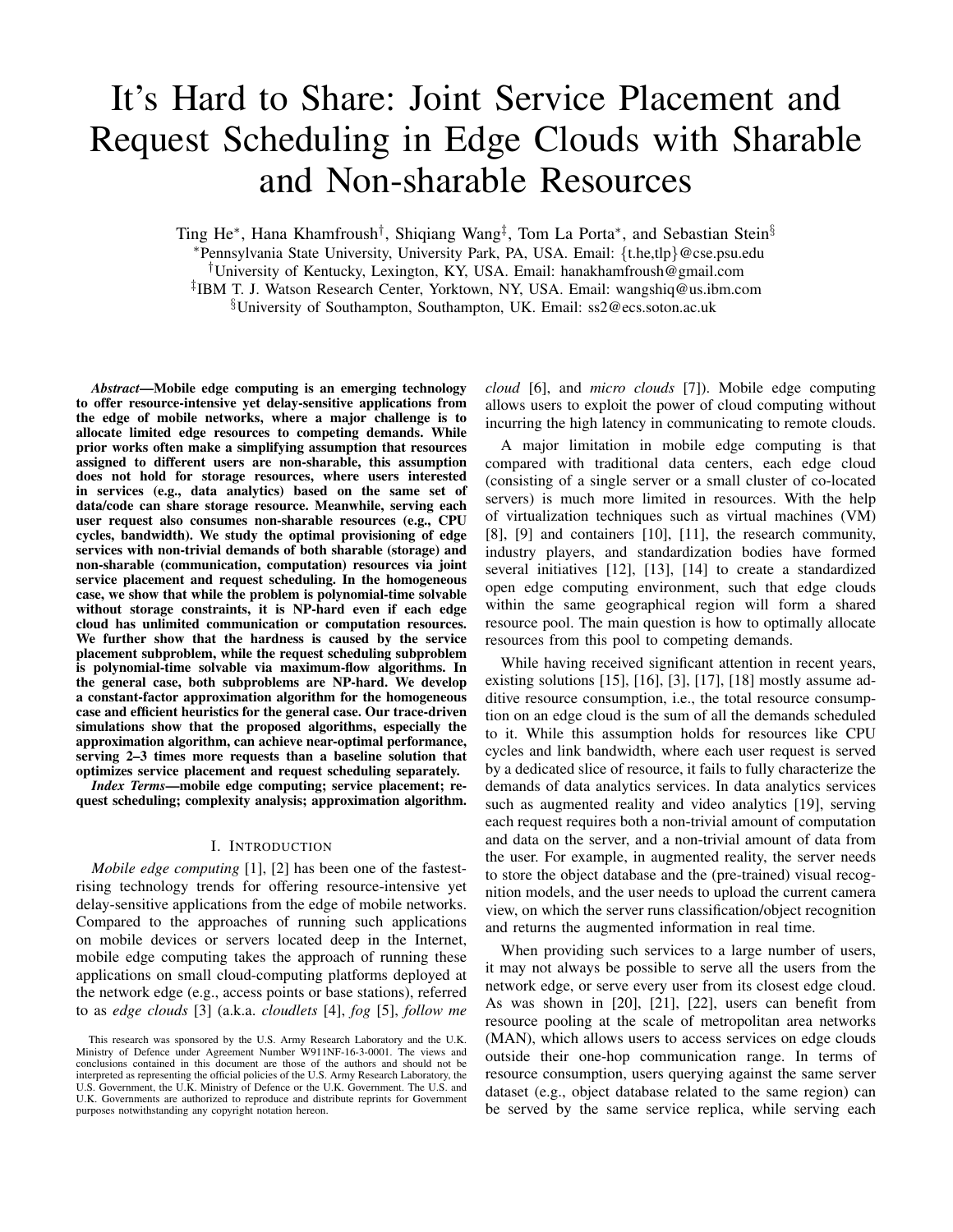user request (e.g., augmenting a specific view) consumes a dedicated share of CPU and bandwidth (for uploading the camera view). The fundamental problem in provisioning such services from the network edge is how to optimally place services in edge clouds and schedule user requests to the placed services, while *considering both sharable and non-sharable resources*<sup>1</sup> . While augmented reality and video analytics have been identified by ETSI as examples of highvalue applications for mobile edge computing [19], the same problem applies to any applications where users interested in the same service can share the same copy of data/code, while individual service requests compete for CPU and bandwidth.

Treating each type of data analytics as a "service", we address the above problem by formulating an integer linear program (ILP) aiming at serving the maximum user requests by a given pool of edge clouds, each with limited communication, computation, and storage capacities. We jointly study two related subproblems: (1) *service placement*, which determines where to place each service (including data and code), allowing multiple replicas per service, within the storage capacities of edge clouds, and (2) *request scheduling*, which determines whether/where to schedule each request subject to wireless communication capacities between users and edge clouds, computation capacities of edge clouds, and other feasibility constraints (e.g., maximum tolerable latency), as well as a constraint that the edge cloud scheduled to process a request must have a replica of the requested service.

### *A. Related Work*

Research on mobile edge computing has evolved to allow users to access services on edge servers that are not within their one-hop communication range [20], [21], [22]. These works have proposed algorithms to place edge servers and assign users to the servers, so that all the users can be covered within a reasonable delay.

Allowing a user to access multiple edge servers opens up the problem of workload scheduling. There is a rich literature on edge workload scheduling, with various objectives (e.g., minimizing the cost [18] or the makespan [23]), workload models (e.g., fluid model [18], tasks [23], multi-component applications [24]), and edge cloud architectures (e.g., flat versus hierarchical [25]). These works typically assume that each workload requires its own resource for execution, i.e., the resources are non-sharable. While this assumption usually holds for computation and communication resources (assuming unicasts), it can be too restrictive for storage resources. Note that although [23] allows each service replica to serve multiple jobs, it does not optimize the service placement.

Another line of related work is content placement in cache networks under cache capacity constraints, based on predicted content popularities [26], [27] or request history [28]. In particular, the content placement problem has been studied in a cooperative cache cluster where a cache can serve requests from other caches [29]. The problem of joint content placement and request routing has also been studied [30].

However, the content placement problem only focuses on the sharable resource of cache space, ignoring the other types of resources (e.g., CPU, bandwidth) consumed additively in serving individual user requests. Although [28] was motivated by "hosting services", the solution was actually about caching.

Multiple types of resources (e.g., storage, computation, communication) have been considered in the content/service distribution problem [31], [32]. In [31], a mixed integer linear program (MILP) was formulated for placing service functions and activating storage, computation, and communication resources in a distributed cloud network. In [32], a similar MILP was formulated for placing content. However, no formal complexity analysis or algorithm with performance guarantee was provided. A dynamic service placement and workload scheduling framework was proposed in [33] to jointly consider storage and computation resources, but there is no hard constraint on computation resources and no consideration of bandwidth limitation. Recently, [34] proposed an algorithm with performance guarantee for placing virtual network functions (VNFs) in distributed cloud networks and routing service flows among the placed VNFs under chaining constraints. However, all the resources (CPU, memory, bandwidth) are consumed additively by service flows (i.e., non-sharable). A work ostensibly similar to ours is [35], which studied joint resource placement and assignment in distributed networks with multiple resource types. However, the work assumed that each placed resource can only serve one request, i.e., nonsharable, which is critically different from our problem that considers both sharable and non-sharable resources, leading to very different conclusions: the problem in [35] is polynomialtime solvable, but our problem is NP-hard even in several special cases (Section III).

To our knowledge, we are the first to rigorously study joint service placement and request scheduling in mobile edge computing, while simultaneously considering hard constraints on both communication/computation resources that are consumed additively and storage resources that are sharable among requests of the same type.

## *B. Summary of Contributions*

We consider the problem of *joint service placement and request scheduling* in edge clouds. Our contributions are:

1) We formulate the problem as an integer linear program (ILP) aiming at serving the maximum number of user requests using limited communication, computation, and storage resources per edge cloud, considering that the storage resource may be shared by requests of the same service.

2) We analyze the complexity of the problem in both the general case and important special cases. We show that not only the general case is NP-hard, but the special case of homogeneous edge clouds and homogeneous services is also NP-hard, and the hardness remains even in more special cases when each edge cloud has unlimited communication or computation resources. We further show that in the homogeneous case, the hardness is caused by the service placement subproblem, while in the general case, both the service placement subproblem and the request scheduling subproblem are NP-hard.

3) We propose polynomial-time solutions. In the homogeneous case, we show that the optimal resource scheduling (un-

<sup>&</sup>lt;sup>1</sup>Here, *sharable* means a unit of resource can serve more than one unit of demand, and *non-sharable* means a unit of resource can only serve a unit of demand (even if the physical resource, e.g., CPU/link, can be shared temporally/spectrally).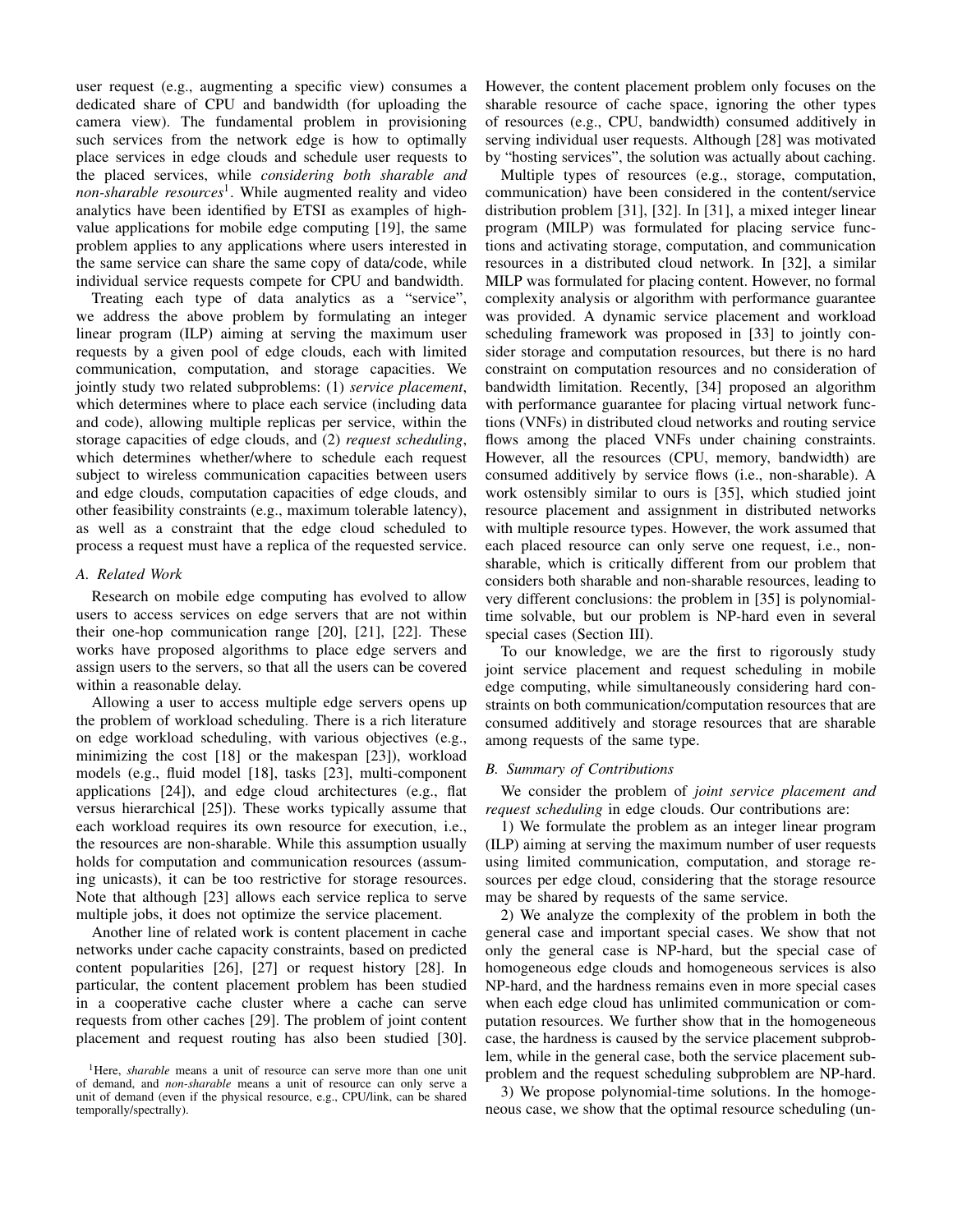TABLE I **NOTATIONS** 

| Symbol                | <b>Meaning</b>                                                                            |
|-----------------------|-------------------------------------------------------------------------------------------|
| N                     | set of edge clouds                                                                        |
| U                     | set of users (user $\leftrightarrow$ user request)                                        |
| L                     | set of all possible services                                                              |
| $n_u \in N$           | edge cloud covering user $u$                                                              |
| $l_u \in L$           | service requested by user $u$                                                             |
| $a_{un} \in \{0, 1\}$ | whether edge cloud $n$ is allowed to serve user $u$                                       |
| $U_n$                 | set of users covered by edge cloud $n$                                                    |
| K, W, R               | communication, computation, and storage ca-<br>pacities per edge cloud (homogeneous case) |
| $x_{ln} \in \{0, 1\}$ | indicator of placing service $l$ at edge cloud $n$                                        |
| $y_{un} \in \{0, 1\}$ | indicator of scheduling user $u$ to edge cloud $n$                                        |



Fig. 1. System model, where different colors represent different types of services ( $\dot{R} = 1, W = 2, K = 3$ ).

der a given service placement) can be computed in polynomial time by converting it to a maximum flow problem. We further show that under certain conditions, combining this solution with greedy service placement gives an overall solution with  $1/2$ -approximation to the optimum. In the general case, we develop a heuristic that combines greedy service placement with greedy request scheduling, and a heuristic based on linear program (LP) relaxation and rounding.

4) We evaluate the proposed solutions via trace-driven simulations. Our results show that the proposed solutions can serve 2–3 times more requests than a baseline solution that separately optimizes service placement and request scheduling. Moreover, the approximation algorithm achieves near-optimal performance, even under prediction errors in user demands.

Roadmap. Section II formulates the problem in the homogeneous case. Section III analyzes the complexity of the problem, and Section IV presents the proposed solutions. Section V extends the formulation and the solutions to the heterogeneous case. Section VI evaluates our solutions against benchmarks. Finally, Section VII concludes the paper.

## II. PROBLEM FORMULATION

We start by formally defining our model of the mobile edge computing system and formulating our resource provisioning problem. Table I summarizes the main notations, where the last two are decision variables and the rest are input parameters.

## *A. System Model*

As illustrated in Fig. 1, we consider a mobile edge computing system consisting of a set of edge clouds  $N$ , a set of services L (each encapsulating the data and the code for the service), and a set of user-generated service requests  $U$ . Each edge cloud is assumed to be associated with a wireless access point (e.g., base station, WiFi access point) covering a local area referred to as a cell. We assume that the cells collectively cover all the users (as uncovered users have to be ignored) and each user is associated with only one cell. For simplicity, we will refer to a user request as a "user". The same user generating multiple requests will be modeled as multiple collocated users (possibly requesting different services).

Each edge cloud has certain communication, computation, and storage resources, and the edge clouds in N form a resource pool that serves the users *collaboratively*. We assume that the edge clouds are connected by backhaul links that can be used to send requests/responses between edge clouds, which allows a user to be served by a non-local edge cloud. Specifically, let  $n_u \in N$  denote the edge cloud *covering* (i.e., directly associated with) user u, and  $l_u \in L$  denote the service requested by user  $u$ . We allow the user to be served from any edge cloud within a *candidate set*  $N_u \subseteq N$ , as long as the resource constraints specified below are satisfied. Parameter  $N_u$  is used to capture predetermined requirements on candidate servers, such as quality of service requirements (e.g., edge clouds reachable within a certain latency), hardware requirements (e.g., edge clouds with GPU), and security requirements. For ease of presentation, we encode  $N_u$  by indicators  $\{a_{un}\}_{n\in\mathbb{N}}$ , where  $a_{un} = 1$  if and only if  $n \in \mathbb{N}_u$ . Let  $U_n \triangleq \{u \in U : n_u = n\}$  be the set of users covered by edge cloud n.

We consider three types of resource constraints: (1) the *communication capacity* of the wireless access point associated with each edge cloud limits the number of users the edge cloud can admit, i.e., receive requests and return responses for<sup>2</sup> , (2) the *computation capacity* of each edge cloud limits the number of users the edge cloud can serve, i.e., process requests for, and (3) the *storage capacity* of each edge cloud limits the number of service replicas the edge cloud can store (and hence the number of different services it can provide). As a starting point, we consider the homogeneous case with identical capacities for all the edge clouds and identical demands for all the users, which is already challenging as shown in Section III. In this case, the communication capacity is simply measured by the maximum number of users admitted by an edge cloud, denoted by  $K$ ; the computation capacity is the maximum number of users served by an edge cloud, denoted by  $W$ ; the storage capacity is the maximum number of different services an edge cloud can provide, denoted by R. Note that only the edge cloud  $n_u$  directly covering a user u can admit it into the mobile edge computing system, but any edge cloud in the candidate set  $N_u$  can serve its request. We will address the heterogeneous case in Section V.

<sup>2</sup>We focus on communication capacity constraints imposed by the lasthop wireless communications between the users and their access points instead of the inter-edge cloud communications, because the last-hop capacity is typically much smaller than the capacity in the backhaul.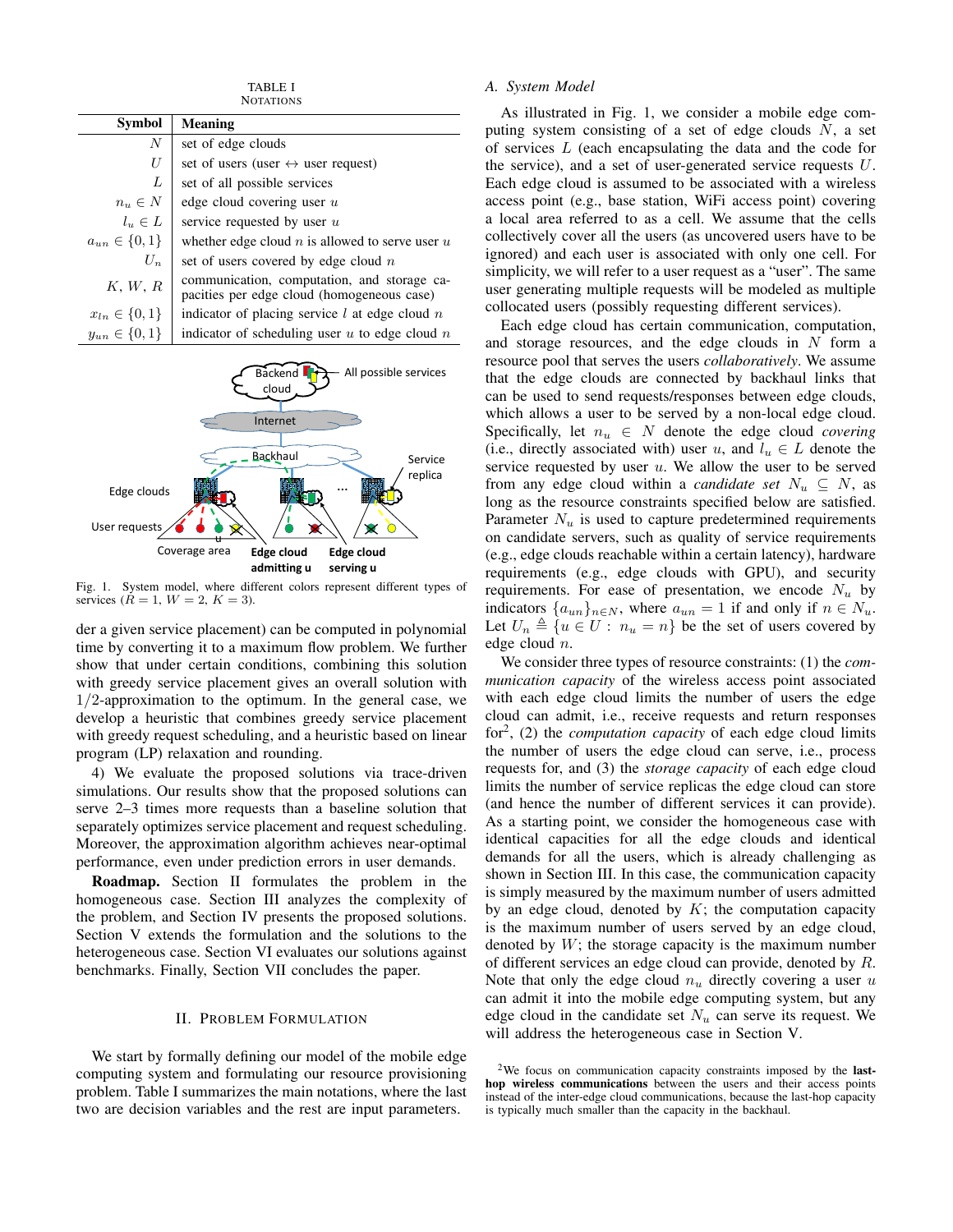#### *B. Optimization Formulation*

Our goal is to optimally provision the services such that we can serve the maximum number of users (i.e., user requests) from the network edge within the resource constraints. As illustrated in Fig. 1, this includes determining which services to store at each edge cloud, i.e., *service placement*, and how to schedule users to edge clouds hosting their requested services, i.e., *request scheduling*. The latter also implies admission control, as users not scheduled to any edge cloud will be dropped. Here "dropping" a user just means not serving it from the edge; a dropped user can be served from the backend cloud, typically at a higher (performance/operational) cost.

To model the above decisions, we introduce two sets of decision variables:  $x_{ln} \in \{0, 1\}$   $(l \in L, n \in N)$ , which indicates whether service  $l$  is placed at edge cloud  $n$ , and  $y_{un} \in \{0, 1\}$   $(u \in U, n \in N)$ , which indicates whether user u is scheduled onto edge cloud n. Here  $\mathbf{x} \triangleq (x_{ln})_{l \in L, n \in N}$ denotes the service placement, and  $y \triangleq (y_{un})_{u \in U, n \in N}$  denotes the request scheduling. A user  $u$  is admitted if and only if  $\sum_{n \in \mathbb{N}} y_{un} > 0$ . Using these variables, we can formulate our problem as an *integer linear program (ILP)*, called the *Service Placement and Request Scheduling (SPRS) problem*:

$$
\max \sum_{u \in U} \sum_{n \in N} y_{un} \tag{1a}
$$

$$
\text{s.t.} \sum_{n \in N} y_{un} \le 1, \qquad \forall u \in U, \quad \text{(1b)}
$$

$$
\sum_{l \in L} x_{ln} \le R, \qquad \forall n \in N, \quad \text{(1c)}
$$

$$
\sum_{u \in U_n} \sum_{n' \in N} y_{un'} \le K, \qquad \forall n \in N, \qquad (1d)
$$

$$
\sum_{u \in U} y_{un} \le W, \qquad \forall n \in N, \quad \text{(1e)}
$$

 $y_{un} \le a_{un} \cdot x_{l_n}, \qquad \forall u \in U, n \in N, \quad (1f)$ 

$$
x_{ln}, y_{un} \in \{0, 1\}, \qquad \forall l \in L, u \in U, n \in N. \tag{1g}
$$

Objective (1a) maximizes the number of served users. Constraint (1b) ensures that each user is only counted once. Constraints (1c) and (1f) ensure that each edge cloud stores no more than R services and that an edge cloud can only serve a user if it is a candidate server and has the requested service. Constraint (1e) ensures that no more than  $W$  users are scheduled onto each edge cloud, and constraint (1d) ensures that each edge cloud admits (i.e., communicates over the wireless link with) no more than  $K$  users within its coverage, regardless of where they are scheduled. Finally, (1g) ensures that all the decision variables are indicators.

*Remark:* While our explicit objective is to maximize the number of served users, the formulation equivalently minimizes the cost in serving *all* the users, where users not served by edge clouds will be served by the backend cloud at a higher cost. The assumption is that serving each user at the edge provides a fixed cost saving, and the cost saving is the same for all the users. While the objective function (1a) gives equal weights to all  $y_{un}$ 's, we can add weights to reflect different cost savings for different users and/or edge clouds serving the users, and our solutions can be easily extended for this case.

## III. COMPLEXITY ANALYSIS

The SPRS problem (1) is related to but different from several known problems in the theory literature:

• SPRS differs from the *data placement problem (DPP)* [36], which generalizes the uncapacitated facility location problem. DPP only considers the resource of cache space that can be shared among requests for the same data object.

• SPRS differs from the *generalized assignment problem (GAP)* [37], which generalizes the knapsack and the multiple knapsack problems. In GAP, packing an item into a bin only consumes resource from the selected bin, whereas in SPRS, scheduling a user (i.e., user request) to an edge cloud not only consumes storage and computation resources at this edge cloud, but also consumes communication resources at the (possibly different) edge cloud covering the user.

• SPRS also differs from the *separable assignment problem (SAP)* [38], which allows general packing constraints for each bin that can model both non-sharable and sharable resources. As a special case, SAP includes the *distributed caching problem (DCP)* [38], which is about assigning content requests to caches subject to cache storage and bandwidth constraints. In DCP, requests for the same content can be served by the same content replica, but each request consumes a certain amount of bandwidth. Nevertheless, SAP (or DCP) requires the resource consumption to be limited to the selected bin (or cache), which differs from SPRS.

Intuitively, consuming both local and non-local resources makes SPRS harder than the above problems, which are already NP-hard. In the following, we will not only confirm this intuition, but also identify the root cause of hardness.

# *A. Special Cases*

The three types of resource constraints, i.e., R-constraints  $(1c)$ , K-constraints  $(1d)$ , and W-constraints  $(1e)$ , have different impacts on the complexity of the SPRS problem. To illustrate this point, we analyze the following special cases.

*1)* Case 1 – Removing K-constraints: If  $K \geq |U|$ , then the communication constraints (1d) are always satisfied, and can thus be removed from the ILP in (1). We will show that this special case is at least as hard as the *3-partition problem* and thus NP-hard.

Theorem III.1. The SPRS problem in (1) is NP-hard even without  $K$ -constraints (1d).

*Proof.* We prove the hardness by a reduction from the *3 partition problem* [39]. Given a set of 3k positive integers  $S = \{t_1, ..., t_{3k}\}\$  and  $v = \frac{1}{k} \sum_{i=1}^{3k} t_i$ , find subsets  $S_1, ..., S_k$ of S of size 3 such that  $\sum_{i_i \in S_j} t_i = v$  for all  $j = 1, \ldots, k$ .

We can reduce the 3-partition problem to our problem as follows. Suppose that there are  $3k$  services, where service i has  $t_i$  users  $(i = 1, \ldots, 3k)$ . In addition, there are k edge clouds, each with storage capacity  $R = 3$ , computation capacity  $W =$ v, and communication capacity  $K = \sum_{i=1}^{3k} t_i$ . Let  $a_{un} \equiv 1$  for all the users and all the edge clouds. Then we claim that the 3-partition problem is feasible if and only if we can serve all the users, i.e., the optimal objective value of the constructed instance of SPRS equals  $\sum_{i=1}^{3k} t_i$ . First, given a feasible 3partition  $(S_j)_{j=1}^k$ , placing the services corresponding to the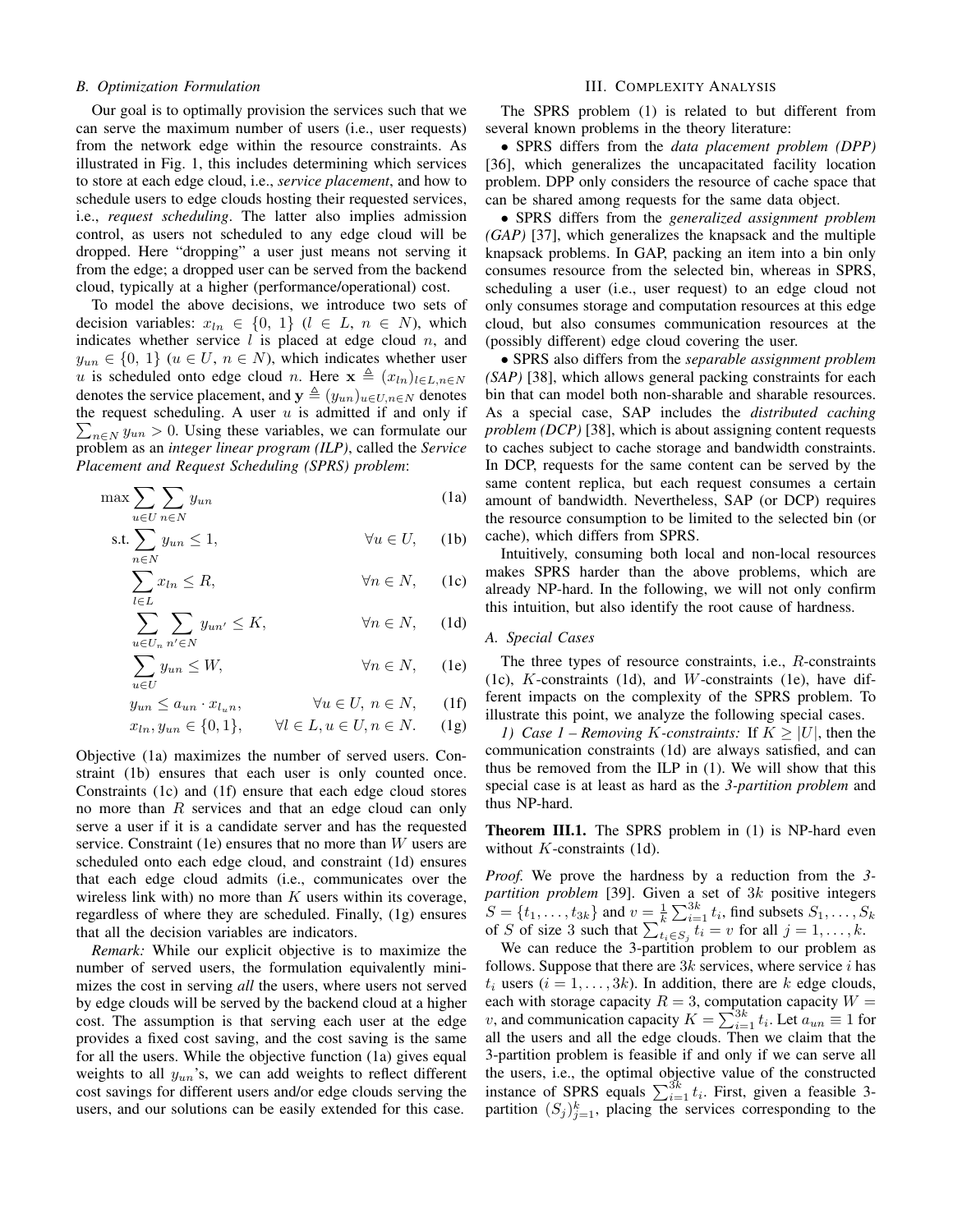integers in  $S_j$  in edge cloud j and scheduling all the users of these services to edge cloud  $j$  give a feasible solution to SPRS that serves all the users. Moreover, given a feasible solution to SPRS that serves all the users, grouping the integers corresponding to services placed on the same edge cloud gives a feasible 3-partition. As the 3-partition problem is NP-complete [39], the SPRS problem without  $K$ -constraints is NP-hard.  $\Box$ 

*2) Case 2 – Removing W-constraints:* If  $W \geq |U|$ , then the computation constraints (1e) are always satisfied and can thus be removed from the ILP in (1). We will show that this special case is at least as hard as the *maximum coverage problem* and thus NP-hard.

Theorem III.2. The SPRS problem in (1) is NP-hard even without  $W$ -constraints (1e).

*Proof.* We reduce the maximum coverage problem to our problem. Given a positive integer  $I$  and a collection of sets  $S = \{S_1, \ldots, S_J\}$   $(I \lt J)$ , the maximum coverage problem is to find a subset  $S' \subseteq S$  of I sets such that the number of covered elements  $|\bigcup_{S_i \in \mathcal{S}'} S_i|$  is maximized. Let  $Q \triangleq \bigcup_{S_i \in \mathcal{S}} S_i$  be the ground set. Without loss of generality, we assume that  $I < |Q|$  and  $\max_{S_i \in \mathcal{S}} |S_i| < |Q|$  (otherwise the solution is trivial).

We construct an instance of the SPRS problem as follows. We construct one edge cloud  $n_e$  for each element  $e \in Q$ , and give each edge cloud a communication capacity  $K =$  $1 + |Q| - I$ , a storage capacity  $R = 1$ , and a computation capacity  $W = |Q|(|Q| - I) + \sum_{i=1}^{J} |S_i|$ . For each set  $S_i \in \mathcal{S}$  $(i = 1, \ldots, J)$ , we construct a service  $l_i$ . For each  $e \in S_i$ , we construct a user u with  $l_u = l_i$  and  $n_u = n_e$ . Moreover, we construct  $|Q| - I$  additional services  $l_{J+1}, \ldots, l_{J+|Q|-I}$ , each requested by one user in each cell. Let  $a_{un} \equiv 1$ . Then we claim that the optimal solution to the constructed instance of SPRS gives the optimal solution to the maximum coverage problem. This is because the optimal solution to SPRS must have selected services  $l_{J+1}, \ldots, l_{J+|Q|-I}$  as they are requested from all the cells. After placing these services on any set of  $|Q| - I$  edge clouds, the remaining edge clouds can only store  $|N|R - |Q| + I = I$  more services from  $\{l_1, \ldots, l_J\}$ . Moreover, each edge cloud only has communication capacity for admitting one more user. This implies that given indices A of the services selected from  $\{l_1, \ldots, l_J\}$  ( $|A| \leq I$ ), the number of served users, in addition to those requesting services  $l_{J+1}, \ldots, l_{J+|Q|-I}$ , equals  $|\bigcup_{i \in A} S_i|$ . Thus, if  $A^*$  is the set of service indices that maximizes the number of served users, then  $S' \triangleq \{S_i : i \in A^*\}$  is the optimal solution to the maximum coverage problem.  $\Box$ 

*3)* Case 3 – Removing R-constraints: If  $R \geq |L|$  (i.e., one edge cloud can store all the services), then the solution to  $x_{ln}$ is trivially  $x_{ln} \equiv 1 \ (\forall l \in L \text{ and } n \in N)$ . Under this service placement, the ILP in (1) is reduced to:

$$
\max \sum_{u \in U} \sum_{n \in N} y_{un} \tag{2a}
$$

$$
\text{s.t.} \sum_{n \in N} y_{un} \le 1, \qquad \forall u \in U, \qquad \text{(2b)}
$$



Fig. 2. Complexity of SPRS and its special cases.

$$
\sum_{u \in U_n} \sum_{n' \in N} y_{un'} \le K, \qquad \forall n \in N, \qquad (2c)
$$

$$
\sum_{u \in U} y_{un} \le W, \qquad \forall n \in N, \qquad (2d)
$$

$$
y_{un} \le a_{un}, \qquad \forall u \in U, n \in N, \qquad (2e)
$$

$$
y_{un} \in \{0, 1\}, \qquad \forall u \in U, n \in N. \tag{2f}
$$

In contrast to the previous cases, the special case in (2) is polynomial-time solvable. In fact, we will show later that the SPRS problem is polynomial-time solvable once the service placement is fixed (Section IV-A).

**Lemma III.3.** The SPRS problem without  $R$ -constraints, as is given in (2), is polynomial-time solvable.

*Proof.* As (2) is a special case of the request scheduling subproblem for a fixed service placement  $x_{ln} \equiv 1$ , the lemma is implied by the polynomial-time solution in Section IV-A.  $\Box$ 

# *B. General Case*

The hardness of the special cases (Theorems III.1 and III.2) implies that the SPRS problem is generally NP-hard.

#### Corollary III.4. The SPRS problem defined in (1) is NP-hard.

As illustrated in Fig. 2, besides establishing the hardness of the problem, our analysis also identifies the  $R$ -constraints as the cause of hardness. This insight motivates us to develop a two-step solution that separately addresses the request scheduling subproblem (focusing on  $K$  and  $W$ -constraints) and the service placement subproblem (focusing on R-constraints).

#### IV. EFFICIENT ALGORITHMS

The hardness of the optimal solution motivates our search for efficient suboptimal solutions. To this end, we develop a polynomial-time solution with a constant-factor approximation guarantee under certain conditions, and two efficient heuristics.

#### *A. Optimal Algorithm for Request Scheduling*

We will show that the hardness of the SPRS problem is due to the hardness of finding the optimal service placement, while the optimal request scheduling can be computed in polynomial time. The key is to note that under any given service placement, our problem can be converted to a maximum flow problem in an auxiliary graph.

*Graph construction:* Given a feasible service placement solution  $\mathbf{x} \triangleq (x_{ln})_{l \in L, n \in N}$  satisfying constraint (1c), we construct an auxiliary graph  $\mathcal G$  as illustrated in Fig. 3. The nodes in G consist of a source s, a destination d, a set of nodes U in 1-1 correspondence with the users, and two sets of nodes  $N_1$  and  $N_2$  each in 1-1 correspondence with the edge clouds. Node s is connected to each node in  $N_1$  by a directed link of capacity  $K$ , and each node in  $N_2$  is connected to node d by a directed link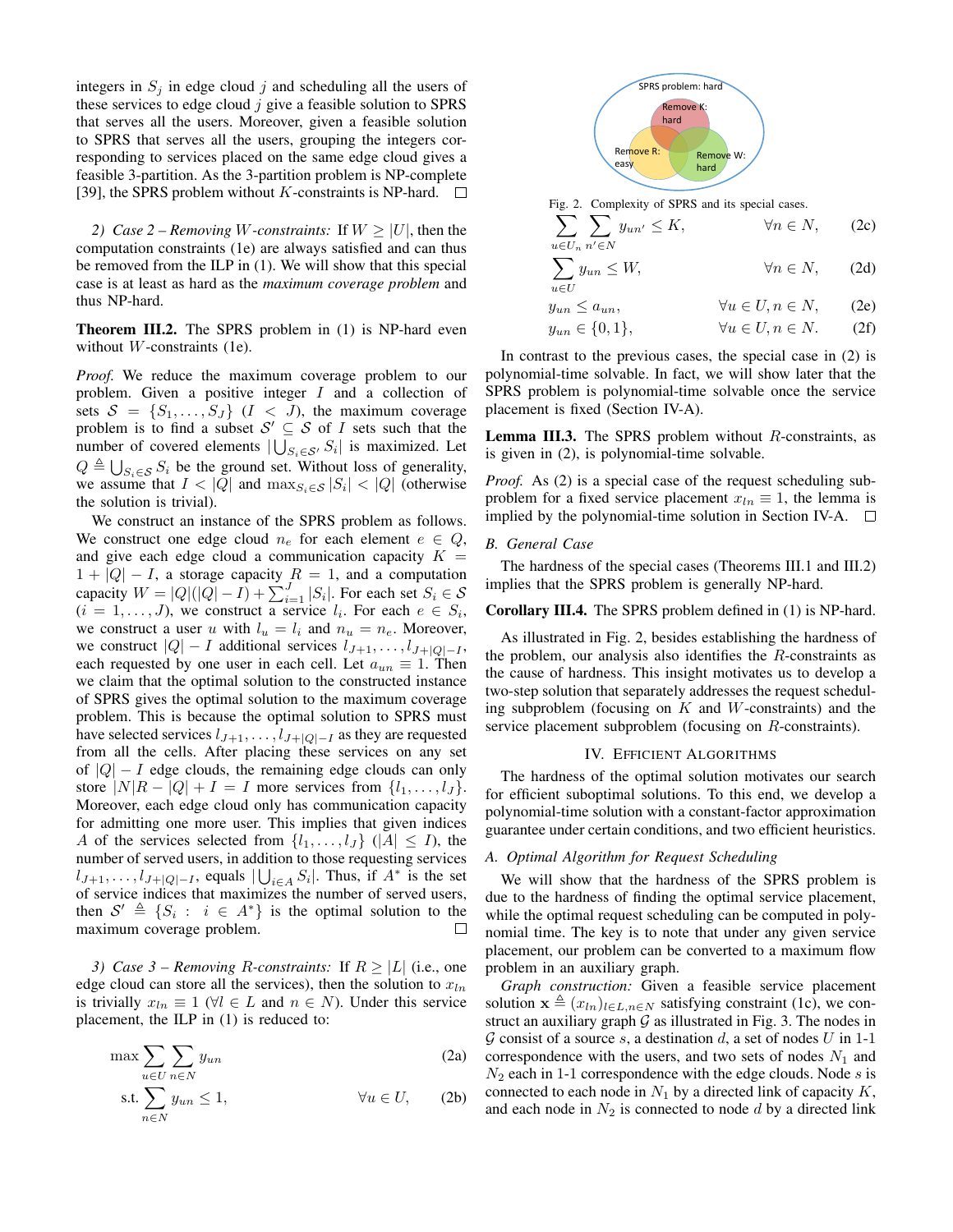

Fig. 3. Auxiliary graph  $G$  for a given service placement  $x$ .

of capacity W. Moreover, each node  $n_1 \in N_1$  is connected to each node  $u \in U$  by a directed link of unit capacity if  $n_u = n_1$  (i.e., user u is covered by edge cloud  $n_1$ ), and each node  $u \in U$  is connected to each node  $n_2 \in N_2$  by a directed link of unit capacity if  $a_{un_2} x_{l_1 n_2} = 1$  (i.e., edge cloud  $n_2$  is a candidate server for user  $u$  and has the requested service). Note that the topology of  $G$  depends on the service placement x.

We will show that the request scheduling subproblem for a given  $x$  is equivalent to a maximum flow problem in  $G$ .

**Theorem IV.1.** Given a service placement x, the optimal value of (1) equals the maximum flow between s and  $d$  in the graph  $G$  defined in Fig. 3, and the optimal request scheduling is given by setting  $y_{un} = 1$  if and only if link  $(u, n) \in U \times N_2$  carries flow under the integral maximum flow from  $s$  to  $d$ .

*Proof.* First, by the *Integral Flow Theorem* [40], there exists an integral maximum flow between  $s$  and  $d$  as link capacities in  $G$  are all integral, and hence y is well-defined. Moreover, an s-to-d flow satisfies link capacities in  $G$  if and only if the corresponding y satisfies the constraints of (1). This is because by construction, the capacity constraints for links in  $\{s\} \times N_1$ represent constraints (1d), those for links in  $N_1 \times U$  represent constraints (1b), those for links in  $U \times N_2$  represent constraints (1f), and those for links in  $N_2 \times \{d\}$  represent constraints (1e). Note that constraints (1c) are already satisfied by the given x, and constraints (1g) are satisfied by construction. Finally, under an integral solution, the value of  $s$ -to- $d$  flow in  $G$  equals the value of the objective of (1). This is because as the links in  $U \times N_2$  form a cut between s and d, the value of s-to-d flow equals the sum of flows across these links, which by definition equals the value of (1a). Therefore, the y constructed from the integral maximum s-to-d flow is the optimal solution to  $(1)$ under the given x, and the optimal objective value equals the value of the maximum  $s$ -to- $d$  flow.  $\Box$ 

*Algorithm:* By Theorem IV.1, once the service placement is fixed, we can solve the request scheduling subproblem optimally. The solution, called *Optimal Request Scheduling (ORS)*, is shown in Algorithm 1. In computing the maximum sto-d flow in  $G$  (line 3), we can leverage existing algorithms for computing the maximum flow in directed graphs. In particular, the Ford-Fulkerson algorithm [40] has guaranteed termination and optimality in this case. More importantly, this algorithm gives a maximum flow solution that is integral, i.e., only sending an integral amount of flow per link. The optimality of this algorithm is guaranteed by Theorem IV.1.

Corollary IV.2. Given a service placement x, ORS maximizes the number of served users.

*Complexity:* It is easy to see that constructing  $G$  (line 2)

## Algorithm 1: Optimal Request Scheduling (ORS)

input: Input parameters of (1) and service placement x output: Request scheduling y

- $1 \, y \leftarrow 0;$
- $2 \mathcal{G} \leftarrow$  auxiliary graph as in Fig. 3 for the service placement x;
- 3 compute the integral maximum flow from s to d in  $\mathcal{G}$ ;
- 4 foreach  $(u, n) \in U \times N$  do
- 5  $\vert y_{un} \leftarrow 1$  if link  $(u, n)$  in  $\mathcal G$  carries flow;

takes  $O(|N| \cdot |U|)$  time, dominated by the construction of links in  $U \times N_2$ . It is known that for integral link capacities, the Ford-Fulkerson algorithm has complexity  $O(|E| \cdot F)$ , where  $|E|$  is the number of links and F is the maximum flow. In our case,  $|E| = O(|N| \cdot |U|)$  and  $F = O(|U|)$ . Thus, computing the maximum flow (line 3) takes  $O(|N|\cdot|U|^2)$  time. Therefore, the overall complexity of Algorithm 1 is  $O(|N| \cdot |U|^2)$ .

*Observation:* Combining the hardness of the overall SPRS problem (Corollary III.4) and the optimality of a polynomialtime solution to the request scheduling subproblem (Corollary IV.2) yields the following result.

Corollary IV.3. The service placement subproblem of the SPRS problem (1) is NP-hard.

## *B. Approximation Algorithm for Service Placement*

Since the service placement subproblem is NP-hard, we focus on developing approximations for this subproblem. To this end, we show that under the optimal request scheduling, the optimization of service placement has certain properties that allow easy approximation. We introduce the following concepts from combinatorial optimization.

**Definition 1** (Matroid [41]). A matroid M is a pair  $(E, \mathcal{I})$ , where E is a finite ground set and  $\mathcal{I} \subseteq 2^E$  a non-empty collection of subsets of  $E$ , with the following properties:

- $\forall A \subset B \subseteq E$ , if  $B \in \mathcal{I}$ , then  $A \in \mathcal{I}$ ;
- $\forall A, B \in \mathcal{I}$  with  $|B| > |A|, \exists x \in B \setminus A$  such that  $A \cup \{x\} \in \mathcal{I}.$

Definition 2 (Monotone submodular function [41]). Given a finite ground set E and a function  $f: 2^E \to \mathbb{R}$ ,

- f is monotone if  $\forall A \subset B \subseteq E$ ,  $f(A) \leq f(B)$ ;
- f is submodular if  $\forall A \subset B \subseteq E$  and  $e \in E \setminus B$ ,  $f(A \cup$  ${e}) - f(A) > f(B \cup {e}) - f(B).$

If our objective function is monotone submodular and our constraint forms a matroid, then the *greedy algorithm*, that selects one element at a time such that each selection maximizes the objective function, achieves  $1/2$ -approximation.

Theorem IV.4 ([42]). Consider the problem of maximizing a set function  $f: 2^{\vec{E}} \to \mathbb{R}$  over a collection of sets  $\mathcal{I} \subseteq 2^{\vec{E}}$ . Let  $f^*$  denote the optimal value and  $f^g$  the value achieved by the greedy algorithm. If  $M = (E, \mathcal{I})$  is a matroid and f is monotone and submodular, then  $f^g \ge f^*/2$ .

We will show that under certain conditions, the service placement subproblem is maximizing a monotone submodular set function under a matroid constraint. To this end, we rewrite our problem as a set optimization. Let  $S(\mathbf{x}) \triangleq \{(l, n) \in$  $L \times N$ :  $x_{ln} = 1$  denote the set of single-service placements according to x, where  $(l, n) \in S(\mathbf{x})$  means to place a replica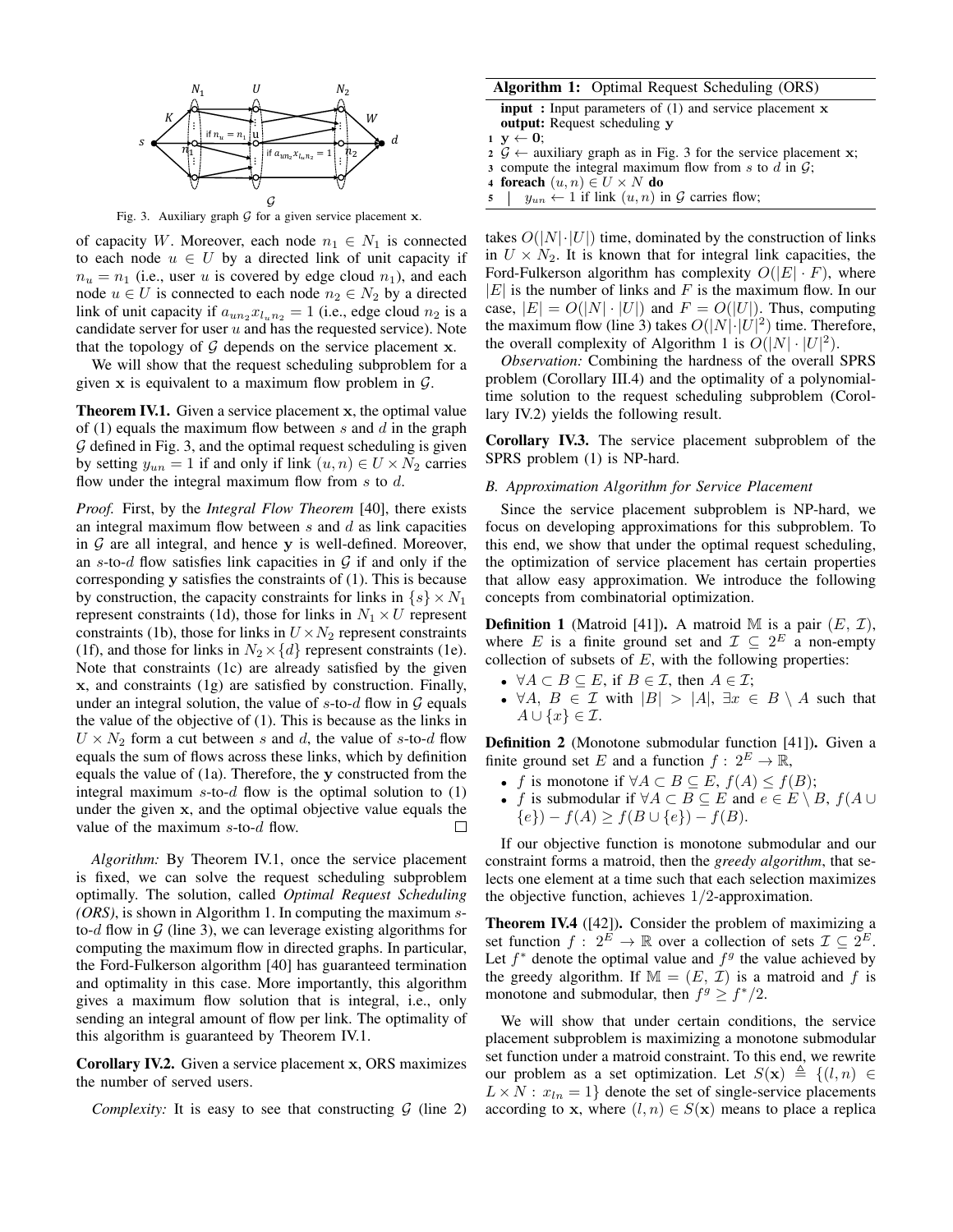of service l at edge cloud n. Let  $\Omega(S(\mathbf{x}))$  denote the optimal objective value of (1) for a given x. Simply writing  $S(x)$  as S, we can rewrite the service placement subproblem as:

$$
\max \Omega(S) \tag{3a}
$$

$$
\text{s.t. } |S \cap S_n| \le R, \qquad \forall n \in N, \qquad \text{(3b)}
$$

$$
S \subseteq L \times N,\tag{3c}
$$

where  $S_n \triangleq L \times \{n\}$  is the set of all possible singleservice placements at edge cloud  $n$ . We have the following observations:

• *Matroid constraint:* Let  $I$  be the collection of all the  $S$ 's satisfying constraints (3b, 3c). Then it is easy to verify that  $M = (L \times N, \mathcal{I})$  is a matroid. This is known as the *partition matroid* as  $\{S_n\}_{n\in\mathbb{N}}$  is a partition of the ground set  $L \times N$ .

• *Monotone submodular objective function:* We show that the objective function (3a) has the following properties.

**Lemma IV.5.** Function  $\Omega(S)$  is monotone and submodular for any feasible S if (i)  $R = 1$  or (ii)  $W > |U|$ .

*Proof.* First, we note that adding an element  $(l, n)$  to S corresponds to adding a set of links  $\mathcal{L}_{ln} \triangleq \{(u, n) : a_{un} =$  $1, l_u = l$ } between nodes U and  $N_2$  in G (Fig. 3). Since adding links can only increase the maximum flow, adding elements to S can only increase  $\Omega(S)$ , i.e.,  $\Omega(S)$  is monotone increasing.

To prove submodularity of  $\Omega(S)$ , consider any  $S_1 \subseteq S_2$ and  $(l, n) \notin S_2$ . Let  $\pi_i$   $(i = 1, 2)$  be an optimal schedule under service placement  $\{(l,n)\}\cup S_i$  that minimizes the number of users served by  $(l, n)$ , and  $\mathcal{U}((l, n)|S_i)$  be the set of users served by  $(l, n)$  under  $\pi_i$ . It suffices to show that  $|\mathcal{U}((l, n)|S_2)| \leq |\mathcal{U}((l, n)|S_1)|$ . For any  $u \in \mathcal{U}((l, n)|S_2)$ , under  $\pi_1$ , u must be (1) served by  $(l, n)$ , (2) served by  $(l, n')$ for  $n' \neq n$ , or (3) not served. In case (2), modifying  $\pi_2$ to schedule  $u$  to  $(l, n')$  will give an optimal schedule under  $\{(l, n)\}\cup S_2$  that schedules fewer users to  $(l, n)$  than  $\pi_2$ , which is a contradiction. The modified schedule must be feasible if  $R = 1$  or  $W \geq |U|$ , as under these conditions, the additional replicas in  $S_2 \setminus S_1$  will not restrict the users that  $(l, n')$  can serve. In case (3), there must exist  $u'$  ( $u' \neq u$ ) served by  $(l', n')$  under  $\pi_1$ , that blocks u from being served (due to K/Wconstraints). If  $(l', n') \neq (l, n)$ , then modifying  $\pi_2$  to schedule  $u'$  to  $(l', n')$  instead of u to  $(l, n)$  will give an optimal schedule under  $\{(l, n)\}\cup S_2$  that schedules fewer users to  $(l, n)$  than  $\pi_2$ , which is again a contradiction. Thus, each  $u \in \mathcal{U}((l, n)|S_2)$ must be either served by  $(l, n)$  or in one-one correspondence with another user served by  $(l, n)$  under  $\pi_1$ , which proves  $|\mathcal{U}((l, n)|S_2)| \leq |\mathcal{U}((l, n)|S_1)|.$ 

*Counterexample:* We note that  $\Omega(S)$  is *not* submodular in general. Consider the case in Fig. 4. Given the placement  $(l_1, n_2)$ , adding  $(l_1, n_1)$  does not increase the number of served users. However, given the placement  $\{(l_1, n_2), (l_2, n_2)\},\$ adding  $(l_1, n_1)$  helps to serve both users instead of only one.

*Algorithm:* The set function formulation (3) inspires us to apply existing algorithms for such problems. In particular, applying the generic greedy algorithm yields Algorithm 2, referred to as *Greedy Service Placement with Optimal Request Scheduling (GSP-ORS)*. Starting from an empty placement, the algorithm iteratively places one single service at a time



Fig. 4. Example for non-submodularity of  $\Omega(S)$  ( $R = 2$ ,  $K = 2$ ,  $W = 1$ ,  $a_{un} \equiv 1$ ); colors indicate the types of services.

| <b>Algorithm 2:</b> Greedy Service Placement with Optimal |  |  |  |
|-----------------------------------------------------------|--|--|--|
| Request Scheduling (GSP-ORS)                              |  |  |  |

input : Input parameters of (1) output: Service placement x and request scheduling y  $1 S \leftarrow \emptyset;$  $\omega^* \leftarrow 0;$ 3 **while**  $∃n ∈ N$  *with*  $|S ∩ S_n| < R$  **do** 4  $(l^*, n^*) \leftarrow \emptyset;$ 5 **for each**  $(l, n) \notin S$  *such that*  $|S \cap S_n| < R$  **do** 6  $\Box$   $\omega \leftarrow \Omega(S \cup \{(l,n)\});$  $7$  | if  $\omega > \omega^*$  then 8 | | | *(l* \*,  $n^*$ ) ←  $(l, n)$ ;  $\begin{array}{c} \mathbf{9} \\ \mathbf{0} \end{array}$   $\begin{array}{c} \mathbf{1} \\ \mathbf{1} \end{array}$   $\mathbf{1} \begin{array}{c} \mathbf{1} \\ \mathbf{1} \end{array}$   $\mathbf{1} \begin{array}{c} \mathbf{1} \\ \mathbf{1} \end{array}$   $\mathbf{1} \begin{array}{c} \mathbf{1} \\ \mathbf{1} \end{array}$   $\mathbf{1} \begin{array}{c} \mathbf{1} \\ \mathbf{1} \end{array}$   $\mathbf{1} \begin{array}{c} \mathbf{1} \\ \mathbf{1} \end$ 10  $\int$  if  $(l^*)$  $\mathbf{11}$   $\mid \quad$   $\mid$   $\quad$   $\stackrel{\sim}{S} \leftarrow$   $\stackrel{\sim}{S} \cup \{(l^*, n^*)\};$  $12$  else 13 | break; 14 convert  $S$  to its vector representation  $x$ ; <sup>15</sup> compute y by ORS (Algorithm 1) for input x;

until all the edge clouds are full (lines 3–13), such that each single-service placement maximizes the objective value (lines 5–9). Note that each evaluation of the objective function  $\Omega(S \cup \{(l,n)\})$  (line 6) requires an invocation of ORS (where the objective value is given by the maximum flow computed in line 3 of Algorithm 1).

*Complexity:* There are  $O(|N|R)$  iterations in Algorithm 2, within each of which the algorithm considers  $O(|L|\cdot|N|)$  candidate single-service placements and evaluates the objective function for each candidate placement by solving an  $O(|N| \cdot$  $|U|^2$ )-complexity request scheduling subproblem. Therefore, the overall complexity of Algorithm 2 is  $O(|N|^3|U|^2|L|R)$ .

*Approximation guarantee:* When our objective is monotone and submodular (Lemma IV.5), we can apply Theorem IV.4 to guarantee the following.

**Corollary IV.6.** If  $R = 1$  or  $W \geq |U|$ , GSP-ORS (Algorithm 2) achieves an approximation ratio of  $1/2$ , i.e., the number of users served under this solution is at least half of the maximum number of users served according to SPRS (1).

#### *C. Heuristics*

Although GSP-ORS has a polynomial complexity of  $O(|N|^3|U|^2|L|R)$ , the order of this polynomial is rather high, which makes the algorithm slow for large systems. To further simplify computation, we develop two heuristics.

*1) Greedy Heuristic:* This is a variation of GSP-ORS that performs both the service placement and the request scheduling greedily. Specifically, we replace the optimal scheduling in line 6 of Algorithm 2 by scheduling as many users as possible, *without rescheduling any previously scheduled users*.

To achieve this, we introduce the following variables:  $W_n$ denoting the residual computation capacity at edge cloud  $n$ ,  $K_n$  denoting the residual communication capacity at edge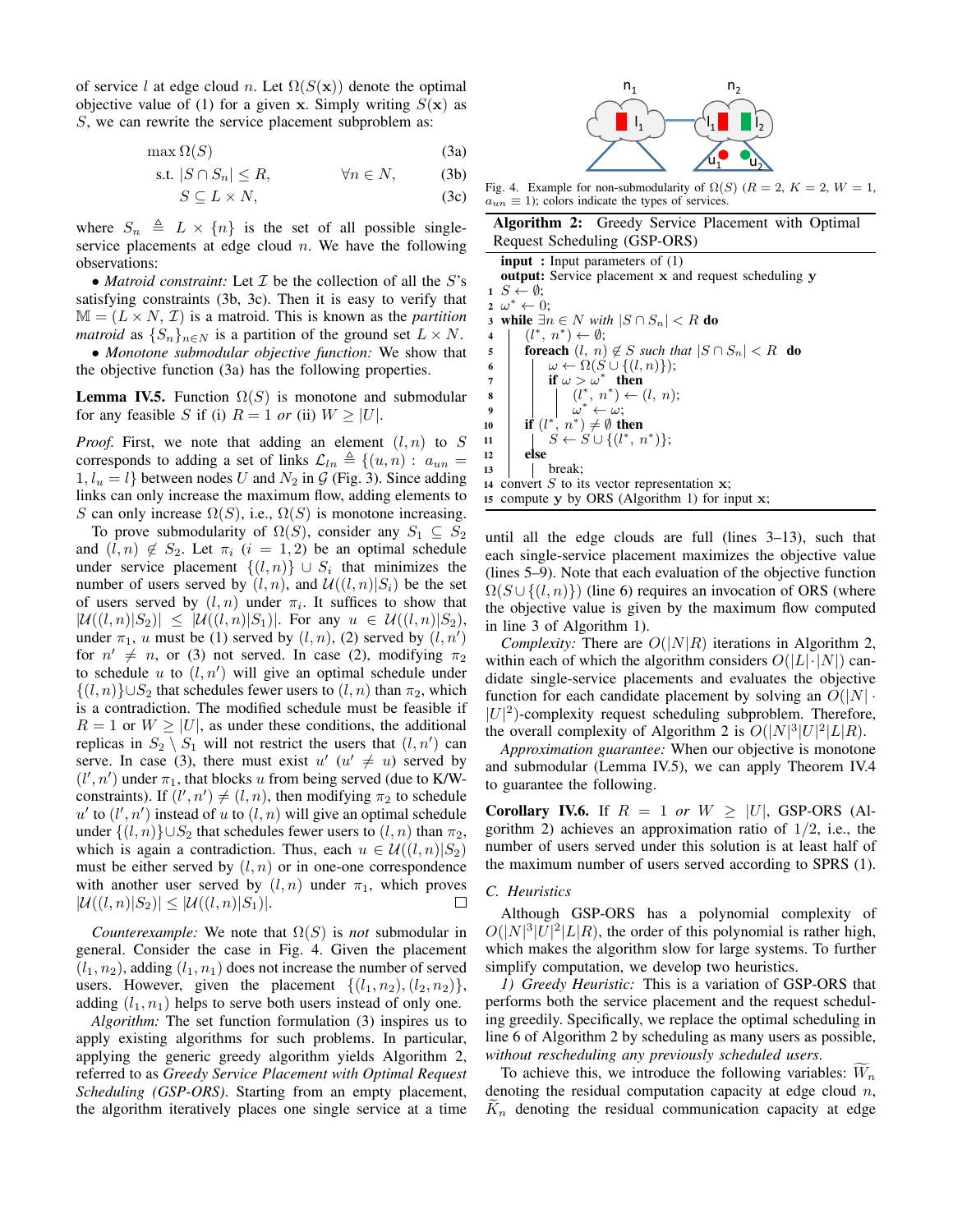Algorithm 3: Greedy Service Placement with Greedy Request Scheduling (GSP-GRS)

input : Input parameters of (1) output: Service placement x and request scheduling y  $1 \mathbf{x} \leftarrow 0;$ 2  $y \leftarrow 0$ ; 3 foreach  $n \in N$  do  $\begin{array}{c|c}\n\mathbf{4} & \widetilde{W}_n \leftarrow W; \\
\hline\n\tilde{K}_n \leftarrow K: \\
\end{array}$  $\begin{array}{c|c}\n5 & \tilde{K}_n \leftarrow K; \\
\hline\n6 & \text{foreach } l \in \n\end{array}$ foreach  $l \in L$  do 7  $\bigcup_{\mathbf{S}} \widetilde{U}_{ln} \leftarrow U_{ln};$ <br>8 while  $\Phi(\mathbf{x}) \neq \emptyset$  do while  $\Phi(\mathbf{x}) \neq \emptyset$  do 9  $(l^*, n^*) \leftarrow \arg \max_{(l,n) \in \Phi(\mathbf{x})}$  $\min(W_n, \sum_{n' \in N} \min(|U_{ln'} \cap V_n|, K_{n'}));$ 10  $x_{l^*n^*} \leftarrow 1;$  $\lim_{n \to \infty} \left[ \begin{array}{c} 0^* \leftarrow \min(\widetilde{W}_{n^*}, \sum_{n \in N} \min(|\widetilde{U}_{l^*n} \cap V_{n^*}|, \widetilde{K}_n)); \ 0 \leq \min\{n \leq n \} \end{array} \right]$ 12 if  $o^* = 0$  then 13 **break**; 14  $\widetilde{W}_{n^*} \leftarrow \widetilde{W}_{n^*} - o^*;$ 15 **foreach**  $n \in N$  do  $\begin{array}{ccc} \textsf{16} & | & \textsf{0}\leftarrow \min(\textsf{0}^*,\, \min(|\widetilde{U}_{l^*n}\cap V_{n^*}|,\, \widetilde{K}_n)); \ \textsf{16} & \textsf{26} \end{array}$ 17  $\begin{array}{|c|c|c|}\n\hline\n\end{array}$   $\begin{array}{|c|c|}\n\hline\n\end{array}$   $\begin{array}{|c|c|}\n\hline\n\end{array}$   $\begin{array}{|c|c|}\n\hline\n\end{array}$   $\begin{array}{|c|c|}\n\hline\n\end{array}$   $\begin{array}{|c|c|}\n\hline\n\end{array}$   $\begin{array}{|c|c|}\n\hline\n\end{array}$   $\begin{array}{|c|c|}\n\hline\n\end{array}$   $\begin{array}{|c|c|}\n\hline\n\end{array}$  18 randomly select a set  $U' \subseteq \widetilde{U}_{l^*n} \cap V_{n^*}$  with  $|U'| = o;$ 19 | foreach  $u \in U'$  do 20 | |  $y_{un*} \leftarrow 1;$  $\widetilde{U}_{l^*n} \leftarrow \widetilde{U}_{l^*n} \setminus U';$ 22  $\begin{array}{|c|c|c|c|c|}\n\hline\n& o^* \leftarrow o^* - o; \\\hline\n\end{array}$ 23  $\int$  if  $o^* = 0$  then  $24$  | | break:

cloud n, and  $U_{ln}$  denoting the set of unserved users covered by edge cloud *n* that request service *l*. Let  $U_{ln} \triangleq \{u \in U : n_u =$  $n, l_u = l$  denote all the users covered by edge cloud n that request service l, and  $V_n \triangleq \{u \in U : a_{un} = 1\}$  denote all the users that can be served by edge cloud  $n$ . We develop a greedy heuristic referred to as *Greedy Service Placement with Greedy Request Scheduling (GSP-GRS)*, shown in Algorithm 3. GSP-GRS is similar to GSP-ORS in that it still places services iteratively (lines 8–24). The difference is that within each iteration, it places the additional service that serves the maximum number of new (i.e., previously unscheduled) users without rescheduling any of the existing users, by only using the residual capacities  $W_n$  and  $K_n$  to schedule the unserved users  $U_{ln}$ .

Specifically, we note that placing an additional service  $l$  at edge cloud n (assuming l was not placed at n) serves at most

$$
\min(\widetilde{W}_n, \sum_{n' \in N} \min(|\widetilde{U}_{ln'} \cap V_n|, \widetilde{K}_{n'}))
$$
\n(4)

new users without rescheduling the existing users. Let

$$
\Phi(\mathbf{x}) \triangleq \{ (l, n) \in L \times N : x_{ln} = 0, \sum_{l' \in L} x_{l'n} < R \} \tag{5}
$$

denote the set of feasible placements of one additional service. GSP-GRS selects the placement in  $\Phi(\mathbf{x})$  that maximizes (4) (line 9). After placing the selected service (line 10), it computes the number of newly served users  $o^*$  (line 11). If  $o^* = 0$ , the algorithm stops (line 13). Otherwise, it sequentially goes through the edge clouds to schedule eligible unserved users and updates the residual capacities (lines 14–24).

*Complexity:* The while loop is repeated  $O(|N|R)$  times, and the computation within the loop is bottlenecked by the service placement selection (line 9) which takes  $O(|L||N||U|)$ time, while the remaining steps (lines 10-24) take  $O(|U|)$ time. Therefore, the overall complexity of Algorithm 3 is  $O(|N|^2|U||L|R)$ . Compared with Algorithm 2, Algorithm 3 reduces the complexity by a factor of  $O(|N||U|)$ .

*2) LP Relaxation with Rounding:* The ILP formulation of the SPRS problem (1) allows us to apply linear program (LP) relaxation. This method first computes a fractional solution to (1) by relaxing the integer constraints (1g) to linear constraints  $x_{ln}, y_{un} \in [0, 1]$  ( $\forall l \in L, u \in U, n \in N$ ), and then rounds the solution to integers as follows. For each edge cloud  $n \in N$ , we sort the services into descending order of the fractional  $x_{ln}$ 's (∀l ∈ L), and place the top R services in edge cloud n; for each user  $u \in U$ , we sort the edge clouds into descending order of the fractional  $y_{un}$ 's ( $\forall n \in N$ ), and schedule u to the first available edge cloud (if any), subject to the constraints in (1).

*Complexity:* The dominating step is to solve the LP relaxation of (1). This LP has  $O(|N|(|L| + |U|))$  variables and  $O(|N|(|L| + |U|))$  constraints, and thus can be solved in  $O(|N|^{7.5}(|L|+|U|)^{7.5})$  time by *Karmarkar's algorithm* [44]. Thus, the complexity of LP relaxation with rounding is  $O(|N|^{7.5}(|L|+|U|)^{7.5})$ . Although in theory this is slower than GSP-ORS, in practice it can be faster (see Table II) by leveraging existing efficient LP solvers.

## V. EXTENSION TO HETEROGENEOUS CASE

In general, different edge clouds can have different capacities, and different services can require different amounts of resources. We now characterize the impact of heterogeneity on the problem complexity and the proposed solutions.

## *A. Generalized Optimization*

To model heterogeneity among the edge clouds, we generalize the parameters  $K$ ,  $W$ , and  $R$  to  $K_n$ ,  $W_n$ , and  $R_n$  ( $n \in N$ ), respectively, to denote the communication/computation/storage capacity of edge cloud  $n$ , which can be different for different edge clouds. Similarly, to model heterogeneity among the services, we introduce new parameters  $\kappa_l$ ,  $\omega_l$ , and  $r_l$  ( $l \in L$ ) to denote the communication/computation/storage requirement of service l, where the communication/computation requirement is per request, and the storage requirement is per placement (of a service replica). Using these parameters, we generalize the SPRS problem (1) to the following ILP, referred to as the *Generalized SPRS problem*:

$$
\max \sum_{u \in U} \sum_{n \in N} y_{un} \tag{6a}
$$

$$
\text{s.t.} \sum_{n \in N} y_{un} \le 1, \qquad \forall u \in U, \quad \text{(6b)}
$$

$$
\sum_{l \in L} x_{ln} \cdot r_l \le R_n, \qquad \forall n \in N, \quad (6c)
$$

$$
\sum_{u \in U_n} \left( \sum_{n' \in N} y_{un'} \right) \cdot \kappa_{l_u} \le K_n, \qquad \forall n \in N, \quad \text{(6d)}
$$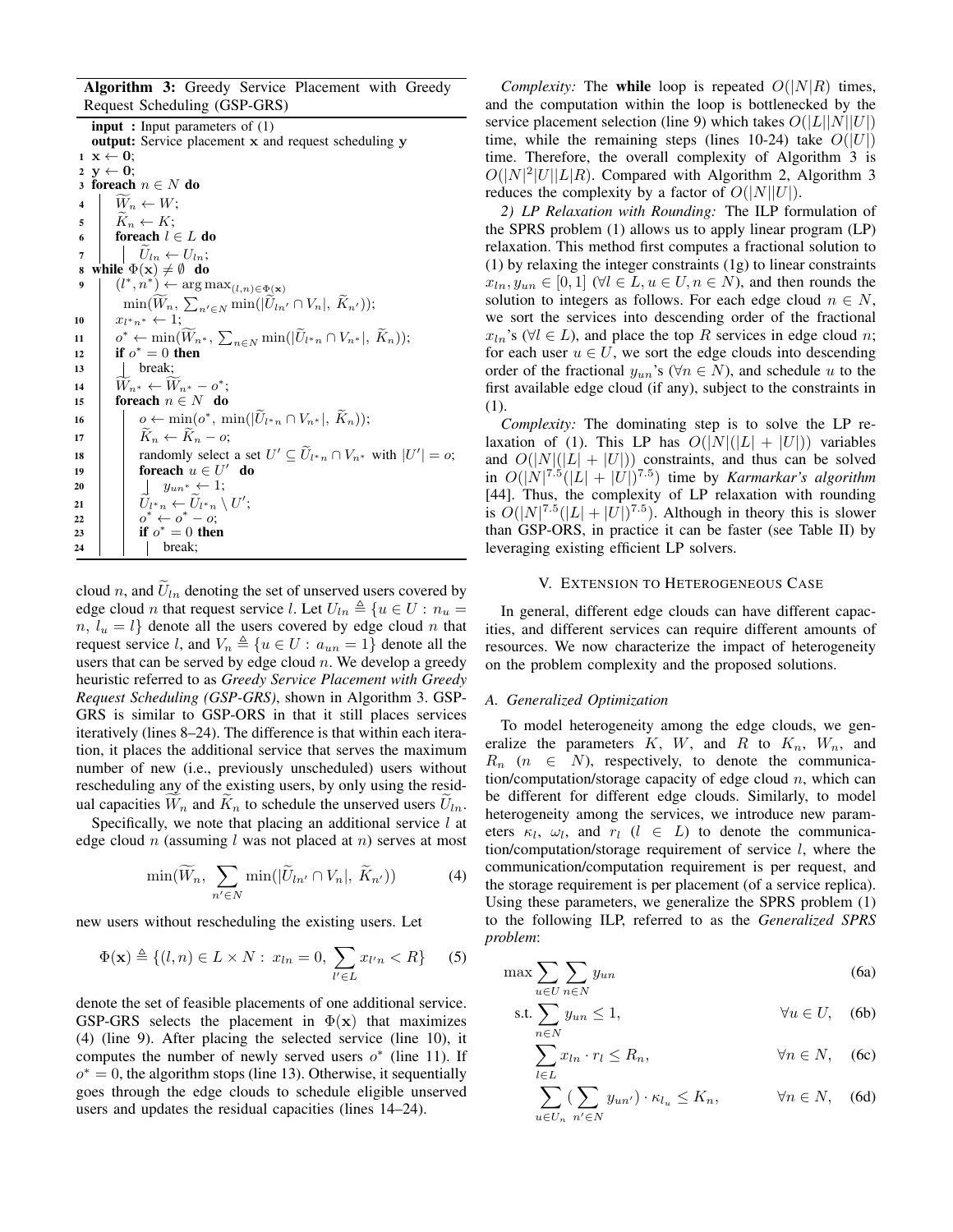$$
\sum_{u \in U} y_{un} \cdot \omega_{l_u} \le W_n, \qquad \forall n \in N, \quad \text{(6e)}
$$
\n
$$
y_{un} \le a_{un} \cdot x_{l_u n}, \qquad \forall u \in U, n \in N, \quad \text{(6f)}
$$
\n
$$
x_{ln}, y_{un} \in \{0, 1\}, \qquad \forall l \in L, u \in U, n \in N. \quad \text{(6g)}
$$

#### *B. Complexity Analysis*

As (6) is a generalization of (1), which is NP-hard (Corollary III.4), the Generalized SPRS problem is NP-hard. Meanwhile, we show that while the request scheduling subproblem is polynomial-time solvable in the homogeneous case (Corollary IV.2), it becomes NP-hard in the heterogeneous case.

Theorem V.1. Even if the service placement x is given, the request scheduling subproblem of the Generalized SPRS problem (6) is still NP-hard.

*Sketch of proof.* We prove the result by constructing an instance of the request scheduling subproblem of (6) that is equivalent to the *partition problem*, which is known to be NPcomplete. We refer to [45] for details.  $\Box$ 

#### *C. Generalized Algorithms*

While GSP-ORS (Algorithm 2) cannot be extended to the heterogeneous case due to the hardness of optimal request scheduling, both GSP-GRS (Algorithm 3) and the LP relaxation method (Section IV-C2) can be extended to the heterogeneous case. We refer to [45] for the details.

## VI. PERFORMANCE EVALUATION

We have evaluated the performance of the proposed algorithms against benchmarks via both synthetic and tracedriven simulations. Due to space limitation, we only present the results of trace-driven simulations, and refer to [45] for additional results from synthetic simulations.

#### *A. Benchmarks*

As benchmarks for our algorithms, we evaluate: (i) the optimal solution obtained by solving (1) and (6) using an ILP solver, and (ii) a baseline solution that first places the top- $R$ (homogeneous case) or top- $R_n$  (heterogeneous case) most popular services in each edge cloud, and then schedules as many users as possible via ORS (homogeneous case) or greedy scheduling (heterogeneous case). The service placement strategy in the baseline is the same as the *offline static policy* in [28]. Here the service popularity for an edge cloud is computed based on *all possible requests* that can be scheduled to it, i.e.,  $\{u \in U : a_{un} = 1\}$ . This baseline, referred to as 'top- $R$ ', is used to evaluate the performance of optimizing service placement and request scheduling *separately* (as it ignores how requests will be scheduled when placing services).

#### *B. Simulation Setting*

We extract user and edge cloud locations from real mobility traces and cell tower locations. We use the taxi cab traces from [46], from which we extract the traces of 280 users (i.e., taxi cabs) over a 100-minute period with location updates every minute<sup>3</sup>. We quantize the user



locations into Voronoi cells based on cell tower locations in the geographical area covered by the traces, obtained from http://www.antennasearch.com, and find that at most 6 cells are occupied in any 1-minute slot. To simulate nontrivial scenarios, we set  $|N| = 6$  and assume that only the occupied cells can host services<sup>4</sup>. Unless stated otherwise, we generate a request for each user in each slot according to the Zipf distribution with exponent  $\alpha$ . We set  $|L| = 1000$  and  $\alpha = 0.6$ . In the homogeneous case, we set  $K = 15, R = 5, W = 10$ ; in the heterogeneous case, we uniformly draw  $K_n \in [10, 15]$ ,  $R_n \in [1, 5]$ ,  $W_n \in [5, 10]$ for each  $n \in N$ , and  $\kappa_l, r_l, \omega_l \in [0.1, 1]$  for each  $l \in L$ . We set  $a_{un} \equiv 1 \ (\forall u \in U, n \in N)$ . Similar results have been observed under other parameter settings.

All the algorithms are implemented in MATLAB R-2017a, and evaluated on a machine with Mac OS 64 bits, 2.8 GHz Intel Core i5 Processor, and 8 GB 1600 MHz DDR3 memory.

## *C. Evaluation Results*

*1) Performance Comparison:* Fig. 5 shows the cumulative distribution function (CDF) of the number of served users over the 100 slots. In the homogeneous case (Fig.  $5(a)$ ), the average number of served users is 57.68 for both the optimal solution and GSP-ORS, 56.85 for GSP-GRS, 54.73 for LP relaxation (with rounding), and  $26.04$  for top-R; in the heterogeneous case (Fig. 5(b)), this number is 92.22 for the optimal solution, 89.25 for (the generalized) GSP-GRS, 88.19 for LP relaxation, and 25.51 for top-R.

In both cases, there is a 2–3-fold gap between the baseline solution (top- $R$ ) that optimizes service placement and request scheduling separately, and the other solutions that consider the two problems jointly, which signals the importance of joint service placement and request scheduling. In this setting, the proposed algorithms (GSP-ORS, GSP-GRS, and LP relaxation) all achieve near-optimal performance, where the number of served users is within 5% of the optimal, and GSP-ORS is exactly optimal in the homogeneous case (Fig. 5(a)).

Meanwhile, these algorithms have very different average running times as presented in Table II. While the optimal solution is very slow due to the NP-hardness of the problem, GSP-ORS is also slow due to a large number of calls to ORS, and the other solutions are fast. In particular, GSP-GRS provides a good tradeoff between performance and complexity, serving a near-optimal number of users with very low running time (∼ 50 times faster than LP relaxation). We note that the presented running times are based on our initial

<sup>&</sup>lt;sup>3</sup>We filter out inactive nodes with no update for at least 5 minutes and regulate the update intervals through linear interpolation.

<sup>&</sup>lt;sup>4</sup>There are many more ( $> 280$ ) cell towers in the area covered by the traces, and thus the resource provisioning problem will become trivial if edge clouds are deployed at all the cells.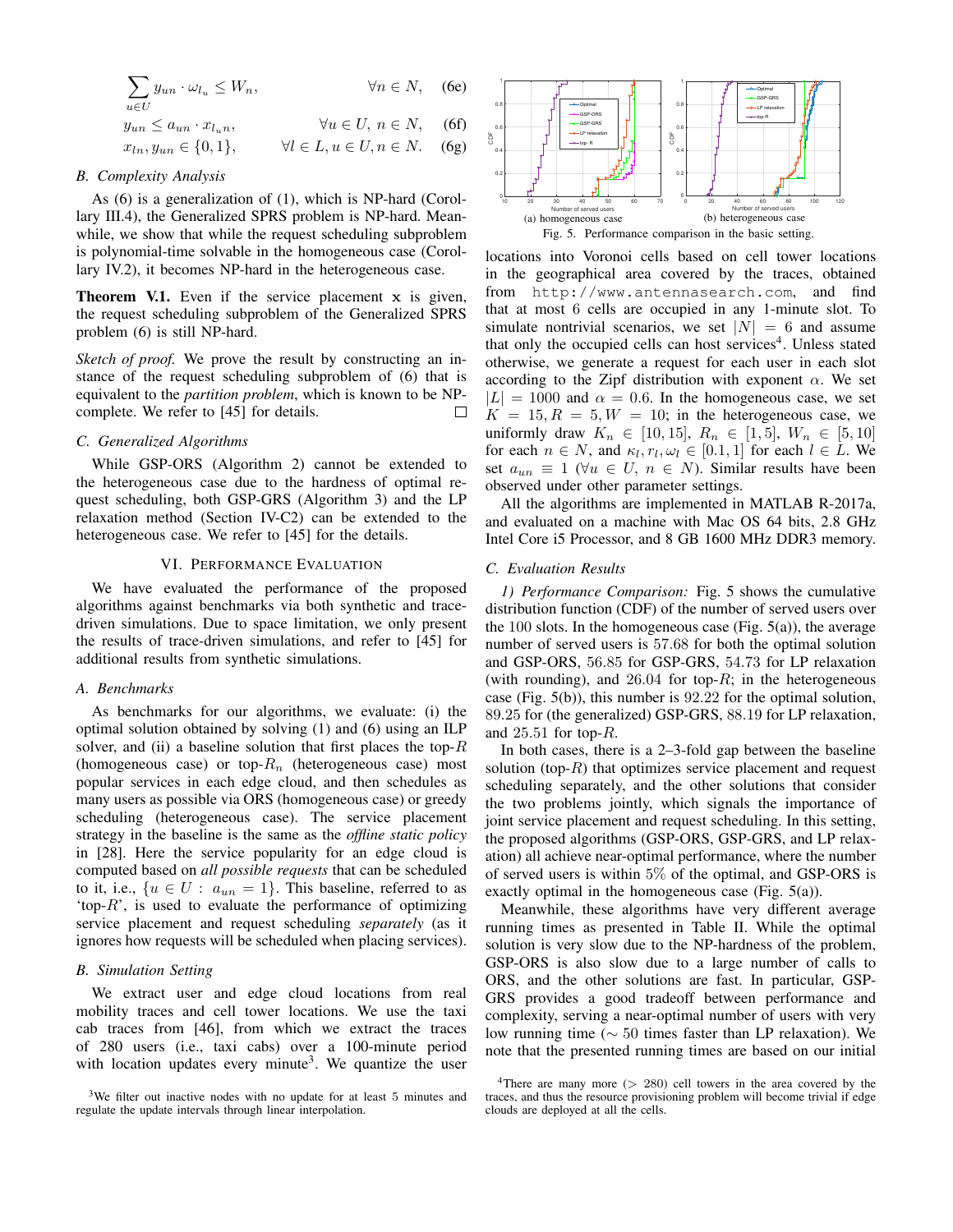TABLE II RUNNING TIME FOR PROPOSED ALGORITHMS VS. OPTIMAL SOLUTION

| Algorithm                                   | Average Running time |  |  |
|---------------------------------------------|----------------------|--|--|
| Optimal via brute-force search <sup>3</sup> | 8.7357e+75 sec       |  |  |
| <b>GSP-ORS</b>                              | 535.9117 sec         |  |  |
| <b>GSP-GRS</b>                              | $0.0188$ sec         |  |  |
| LP relaxation with rounding                 | 0.9852 sec           |  |  |
| top- $R$ (with best-effort scheduling)      | $0.0277$ sec         |  |  |

implementation in Matlab, and can be improved via more efficient implementation methods.

*2) Stress Test:* To stress-test the proposed solutions, we repeat the above simulations under increasing loads. We tune the load by generating a Poisson( $\lambda$ ) number of requests per user in each slot, and vary the parameter  $\lambda$  (average number of requests per user per slot). Each request is independently drawn from the Zipf distribution with exponent  $\alpha$ . To speed up the simulation, we reduce the number of users to 50 (randomly selected from all the users), and the number of edge clouds to 5 (as at most 5 cells are occupied by the selected users). The other parameters are the same as before.

Fig. 6 shows the average number of served requests under each value of  $\lambda$ . In the homogeneous case (Fig. 6(a)), as  $\lambda$ increases, GSP-ORS starts to show notably better performance than the heuristics. This result shows that besides having guaranteed approximation in the worst case, GSP-ORS also achieves superior average performance. Among the heuristics (GSP-GRS, LP relaxation, and top- $R$ ), GSP-GRS performs the best. In the heterogeneous case (Fig.  $6(b)$ ), the same comparison is observed. However, the best-performing heuristic (GSP-GRS) still has a substantial optimality gap, indicating room of improvement for more sophisticated algorithms.





*3) Sensitivity Analysis:* To apply our solutions in an online setting, we need to predict user demands (i.e., locations and requested services). To understand the sensitivity of our solutions with respect to (wrt) prediction errors, we apply the proposed algorithms by first placing services according to each of these algorithms based on the predicted user demands, and then scheduling user requests based on the placed services and the actual user demands. In these simulations, we only generate one request per user in each slot. Below we only show the results for the homogeneous case due to space limitation.

*Sensitivity to errors in user locations:* We predict the user locations at time t based on their locations at time  $t - T$ .



Fig. 7(a) shows the average number of served users as we vary T, where the optimal solution is computed based on current user locations (no prediction error), while the rest are based on predicted user locations. We see that the algorithms are robust against errors in user locations. We have verified that there are substantial errors in the predicted user locations and the error rate does increase with T (from 30% of error for  $T = 1$  to 87% of error for  $T = 20$ ). Nevertheless, as we allow requests to be served by non-local edge clouds, the dominating factor for the service placement subproblem is the types of requested services, not where the users are located.

*Sensitivity to errors in user requests:* We perform a similar experiment by predicting the types of requested services. We assume that in each slot, each user requests a new service (drawn independently from the Zipf distribution with exponent  $\alpha$ ) with probability p, and requests the same service as in the previous slot with probability  $1 - p$ . The types of services requested at time  $t$  are predicted based on their values at time  $t - 1$ . Fig. 7(b) shows the average number of served users wrt  $p$ , where the optimal solution is based on current requests (no error) and the rest are based on predicted requests. We see that the performance of GSP-GRS and LP relaxation degrades quickly as  $p$  increases. The reason is that as the users change their interests more frequently, services placed to serve requests in the previous slot become less useful for the current slot. The performance of top- $R$  stays roughly the same, as it is only based on service popularity, which remains the same on the average (as requests are drawn from the same distribution). Interestingly, we observe that GSP-ORS is highly robust against prediction errors in service types.

### VII. CONCLUSION

We have studied the problem of joint service placement and request scheduling in mobile edge computing systems under communication, computation, and storage constraints. Through a thorough complexity analysis, we not only prove the NP-hardness of the problem, but also identify the root cause of hardness. We further propose a polynomial-time algorithm with approximation guarantee for the homogeneous case, and efficient heuristics for the general case. Our tracedriven evaluations show that the proposed solutions, especially the algorithm with approximation guarantee, can achieve nearoptimal performance while significantly reducing the running time compared to the optimal solution.

### ACKNOWLEDGMENT

The authors would like to thank Konstantinos Poularakis for the insightfully constructed counterexample on the submodularity of the proposed objective function.

 $5$ This is estimated by multiplying the number of possible service placements with the time to compute the optimal request scheduling for each placement, estimated by the running time of ORS (the heterogeneous case is even harder). This is for a fair comparison with the other algorithms which are implemented as Matlab scripts. In the simulations, we used a commercial-grade ILP solver (Matlab intlinprog) to compute the optimal solution.